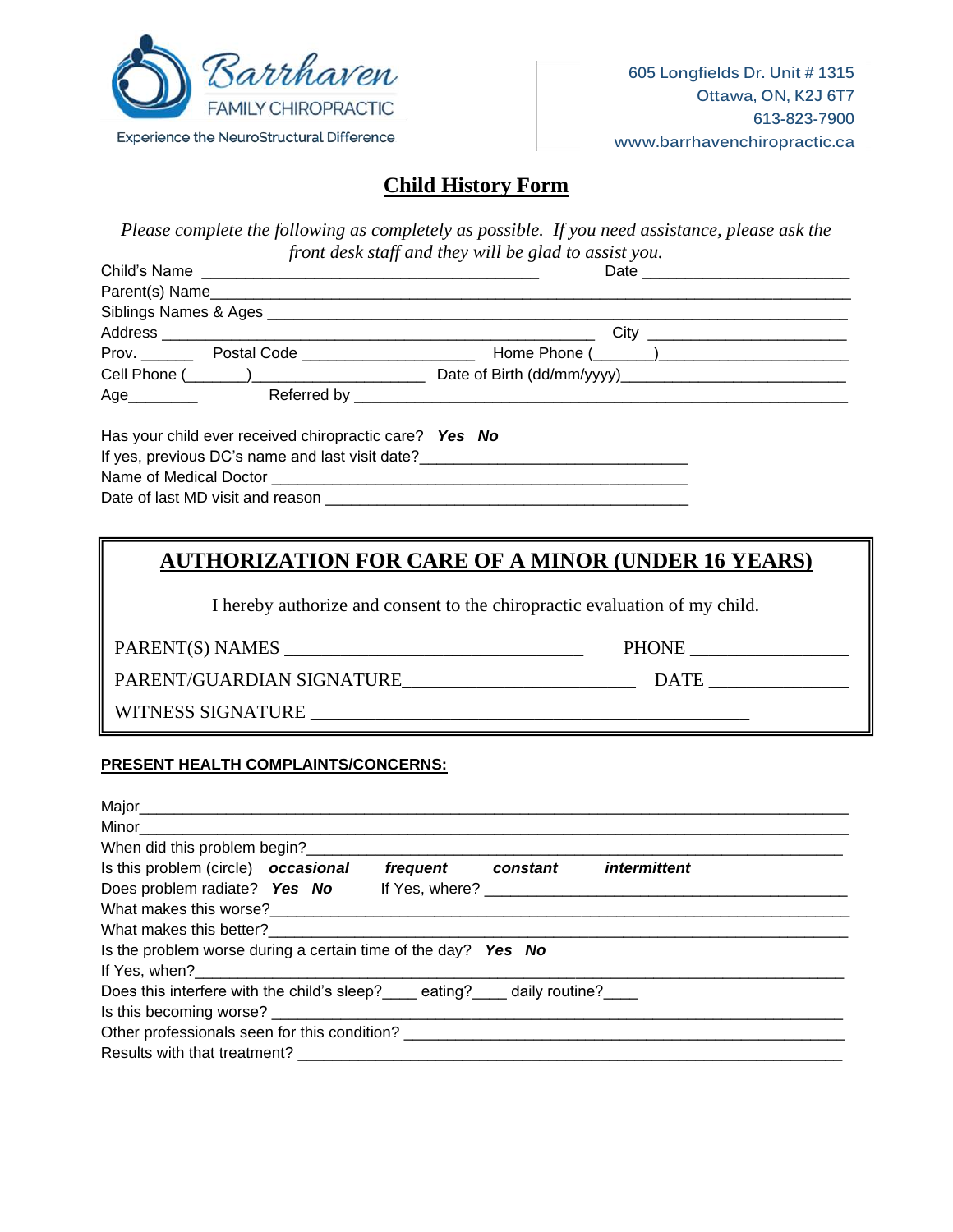#### **OFTEN SEEMINGLY UNRELATED SYMPTOMS CAN MANIFEST AS OTHER HEALTH CONCERNS:**

(please tick if your child has had any of the following)

| headaches                                         | loss of taste          | _ weight gain        | _ upper back pain            |
|---------------------------------------------------|------------------------|----------------------|------------------------------|
| dizziness                                         | _ light sensitivity    | _ dental problems    | $\equiv$ neck pain           |
| fainting                                          | face flushed           | fevers               | _ low back pain              |
| <sub>__</sub> fatigue                             | cold sweats            | _ heart palpitations | __ radiating pain            |
| irritability                                      | __ bronchitis          | _ chest pressure     | __ stiffness                 |
| __ depression                                     | _ pneumonia            | _ breast pain        | __ reduced mobility          |
| loss of balance                                   | _ difficulty breathing | __ frequent colds    | $\equiv$ numbness in leg(s)  |
| loss of concentration                             | shortness of breath    | __ sinus congestion  | numbness in feet             |
| __ loss of memory                                 | asthma                 | sore throats         | $\equiv$ numbness in hand(s) |
| $\equiv$ ears buzzing                             | _ urinary problems     | ear pain/infections  | weakness                     |
| _ poor coordination                               | __ constipation        | __ allergies         | _ muscle cramps              |
| vision changes                                    | diarrhea               | heartburn            | _ sleeping problems          |
| loss of smell<br>other: please specify: _________ | _ weight loss          | _bloating/gas        |                              |

## **HISTORY OF BIRTH**

| What was the child's gestational age at birth? ______ weeks.                          |
|---------------------------------------------------------------------------------------|
|                                                                                       |
| Was your child's birth (circle one): at home or in a birthing center or in a hospital |
| Was the birth considered (circle one): medical or midwife                             |
| What was the duration of the labour and birth? hours                                  |
| Was child born (circle one): cephalic (head first) or breech (feet first)             |
| Were there any complications? Yes No                                                  |
|                                                                                       |
| Please circle any assistance which was used during the birth:                         |
| Forceps Vacuum extraction C-section<br><b>Episiotomy</b>                              |
| Was labour (circle one): spontaneous or <i>induced</i> ?                              |
| Were medications or epidurals given to the mother during birth? Yes No                |
|                                                                                       |
| APGAR score: at Birth ______ /10 After 5 minutes _____ /10                            |

## **GROWTH & DEVELOPMENT**

| Was the infant alert and responsive within 12 hours of delivery? Yes No |                        |
|-------------------------------------------------------------------------|------------------------|
|                                                                         |                        |
| At what age did the child: Respond to sound _____                       | Follow an object _____ |
| Hold up head                                                            | Vocalize _____         |
| Sit alone                                                               | Teethe                 |
| Crawl                                                                   | Walk                   |
| Do you consider the child's sleeping pattern normal? Yes No             |                        |
|                                                                         |                        |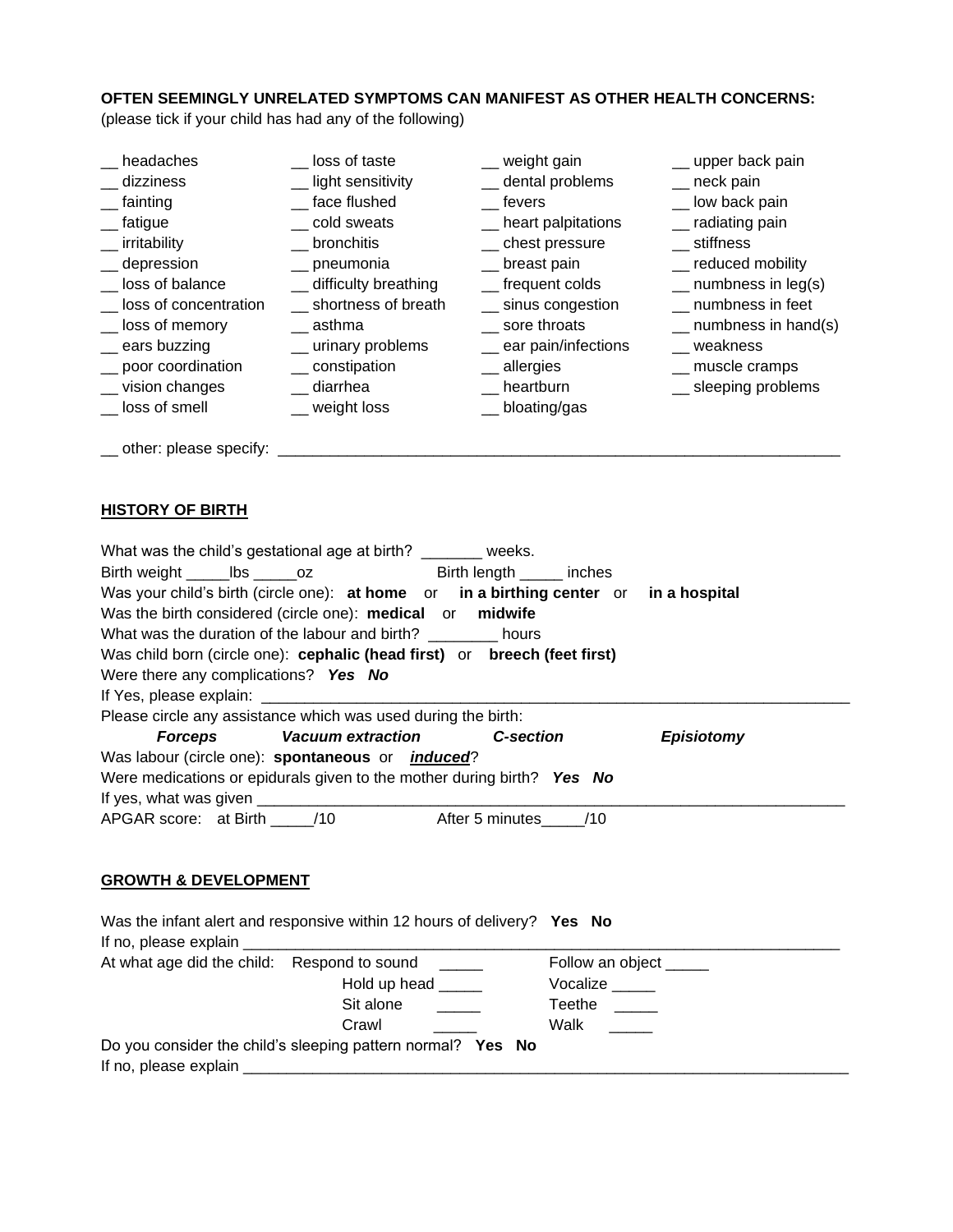#### **FAMILY HEALTH HISTORY**

Please note any health problems (ie. cancer, hereditary conditions, diabetes, heart disease, etc.) that are present in:

| Mother's family |  |
|-----------------|--|
| Father's family |  |
| Siblings        |  |

**Since problems that chiropractors look for and detect can be related to many types of stressors, the following information is also very important to us.**

#### **PHYSICAL STRESSORS**

| Any traumas to the mother during pregnancy? (ie. falls, accidents, etc.) Yes No                                     |
|---------------------------------------------------------------------------------------------------------------------|
| If yes, please explain                                                                                              |
| Any evidence of birth trauma to the infant? (please check)                                                          |
| $\equiv$ bruising<br>odd shaped head                                                                                |
| _ fast or excessively long birth<br>__ stuck in birth canal                                                         |
| cord around neck<br>__ respiratory depression                                                                       |
| Any falls from couches, beds, change tables, etc? Yes No                                                            |
|                                                                                                                     |
| Any traumas resulting in bruises, cuts, stitches or fractures? Yes No                                               |
|                                                                                                                     |
| Any hospitalizations or surgeries? Yes No                                                                           |
|                                                                                                                     |
|                                                                                                                     |
| Is a school backpack used? Yes No Is it heavy or light? (circle one)                                                |
|                                                                                                                     |
| <b>CHEMICAL STRESSORS</b>                                                                                           |
| Introduction of cow's milk at what age? _______________                                                             |
| How much? $\frac{1}{2}$<br>During pregnancy, did the mother<br>smoke? Yes No<br>drink? Yes No<br>How much? ________ |
| Any illnesses during pregnancy? Yes No                                                                              |
|                                                                                                                     |
| Any supplements taken during pregnancy? Yes No                                                                      |
|                                                                                                                     |
| Any drugs taken during pregnancy? Yes No                                                                            |
|                                                                                                                     |
| Any ultrasounds? Yes No How many and reasons for being done? ____________________                                   |
|                                                                                                                     |